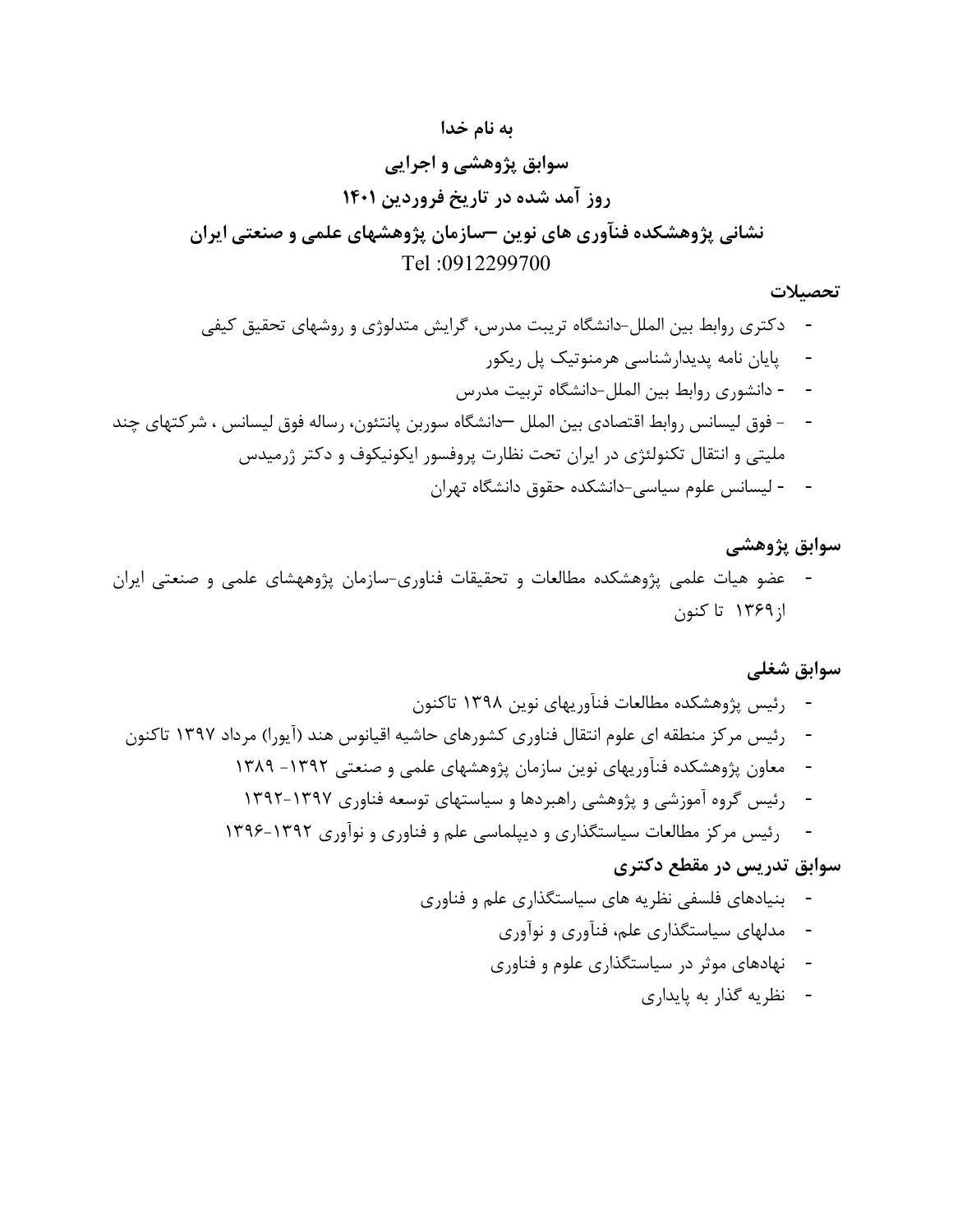مقالات علمي و پژوهشي

.١ ميرعمادي طاهره ( ١٤٠٠ ) سهيلا شكراالله زاده، زهره رحيمي راد، مقايسه نگرش هاي «سيستم نوآوري فناورانه» و «گذار به پايداري » ؛ مورد مطالعاتي: چالش آب در ايران فصلنامه سياستگذاري عمومي، سال هفتم شماره ٢ (تابستان ١٤٠٠) صص ٧٧-٥٥

2.Miremadi, T. (2021). Transitional foresight: MLP as the theoretical underpinning of CLA: the case of the water sector of Iran. foresight. Vol. 23 No. 4, pp. 385-402.

3. Miremadi T. (2020), Coupling Multilevel Perspective with Causal Layered Analysis on Non-Reflexive Societies, The Case of Socio-Technical System of Car Fuel in Iran. Technological forecasting and social change, 155, 120029

.٣ حبيبي الهام ، منوچهري عباس، ميرعمادي طاهره و مهدي رضا ( ١٣٩٩ )، انديشه شناسي نظريه سرمايه انساني و استخراج دلالت هاي سياستي آن در حوزه آموزش عالي، فصلنامه پژوهش سياست نظري نظري ، شماره ،٢٧ ١٦٩-١٤١

٤. ميرعمادي طاهره (١٣٩٨) روندهاي نوآيند در سياستگذاري علم، فنآوري نوآوري ، فصلنامه سياست علم و فنآوري، دوره ١١ ، شماره ،٢ تابستان ١٣٩٨ ، ص. ٦١٩ تا ٦٣٣

.٥ ميرعمادي طاهره و زهره رحيمي راد (١٣٩٨) واكاوي عوامل زمينهاي شكست سياستهاي علم، فنآوري و نوآوري ، دوره ،١١ شماره ،٢ تابستان ،١٣٩٨ ص٦١٧-٥٩٩.

.٦ خسروي ميثم و طاهره ميرعمادي ( ١٣٩٨)، لايه هاي آينده و مسئله صورتبندي كنش هاي انساني: بررسي مباني معرفتي روش هاي تحليل لايه اي علمي، نشريه آينده پژوهي ايران، دو فصلنامه علوم انساني، فارسي و انگليسي ، سال چهارم ، شماره ،١ بهار و تابستان، ١٣٩٨ ، ص. ١١٦ تا ١٠١

.٧ رحمتي فاطمه السادات و طاهره ميرعمادي ( ١٣٩٨ ) جستاري در مطالعات آينده جامعه ايران در پرتوي نسلهاي آينده پژوهي، فصلنامه راهبرد ٩٢ ، شماره پياپي ، صص. ٥٥-٣٤

.٨ حبيبي الهام ، منوچهري عباس، ميرعمادي طاهره و مهدي رضا ( ١٣٩٧ )، انديشه شناسي نظريه سرمايه انساني و استخراج دلالت هاي سياستي آن در حوزه آموزش عالي، فصلنامه مطالعات بين رشته اي، شماره ١ (٤٧)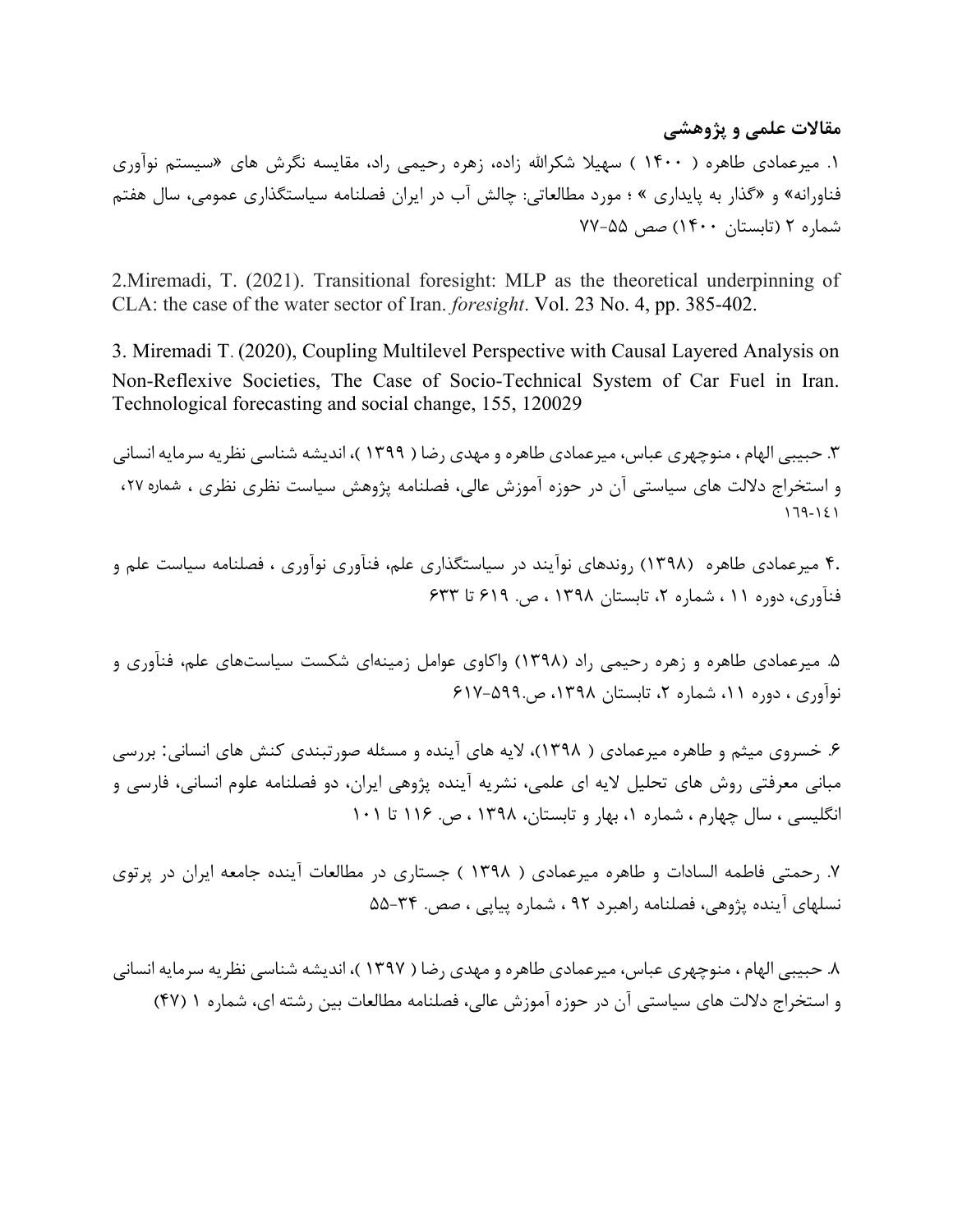.٩ رحيمي راد زهره، محمود رادفر، طاهره ميرعمادي ، مهرداد مدهوشي، تحليل و بررسي موانع گذار اجتماعي- فني به سيستم هاي فتوولتائيك با تاكيد بر رژيم برق فسيلي، فصلنامه مديريت توسعه فنآوري، دوره ۶، شماره ۲، صص.٧٧-٤٩.

.١٠ دهقان اشكذري، محمد جواد، طاهره ميرعمادي، سپهر قاضي نوري ، قاسم رمضانپور نرگسي (١٣٩٧) گونه شناسي بين المللي سازي نظريه هاي سيستم-هاي نوآوري ، شماره ،٤٤ صص. ٦٠-٣٣

.١١ رحيمي راد ، محمود راد فر، طاهره ميرعمادي ، مهرداد مدهوشي (١٣٩٨) تحليل موانع گذار در سيستمهاي فتوولتائيك با تاكيد بر رژيم برق در ايران، فصلنامه مديريت توسعه فنآوري تابستان جلد ۶، شماره ۲، صص. ۴۹-.٧٧

10.Lorestani Saeideh, Mahmood Yahya Radfar, Tahereh Miremadi and Mohsen Alizadeh Sani, Identifying the engine of the radiopharmaceutical technological innovation system in Iran, Journal of Technology development management, Summer Volume 6 Number 3, pp. 71-100.

11.Rahimi Rad Zohreh, Mahmood Yahya Radfar, Tahereh Miremadi and Mehrdad Madhooshi (2017). Analysis of technological innovation descipline

of photovoltaic solar systems in Iran, Journal of Technology development management, Winter Consecutive number 22, pp. 1-28.

12.Baharlou Mehdi, Tahereh Miremadi, Mehdi Elyasi and Alireza Bushehri (2018) Explanation and structural-functional analysis of UAVs technological innovation system in Iran. Journal of Technology development management, Volume 6 Number 1, Spring pp. 47-72.

13.Miremadi Tahereh, Mehdi Baharlou and Maryam Behzadifar (2018) Structuralfunctional analysis of helicopters technological innovation system in Iran. Journal of Technology development management, Volume 7 Number 1, Spring pp. 33-56.

14.Dehghan Ashkezari Mohammad Javad, Tahereh Miremadi, and Ghasem Ramezanpour Nargesi (2018), Assessment of the Effects of International Sanctions on the Development of Photovoltaic Innovation System in Iran, Journal science and technology policy,  $10(4)$ , pp. 63-93.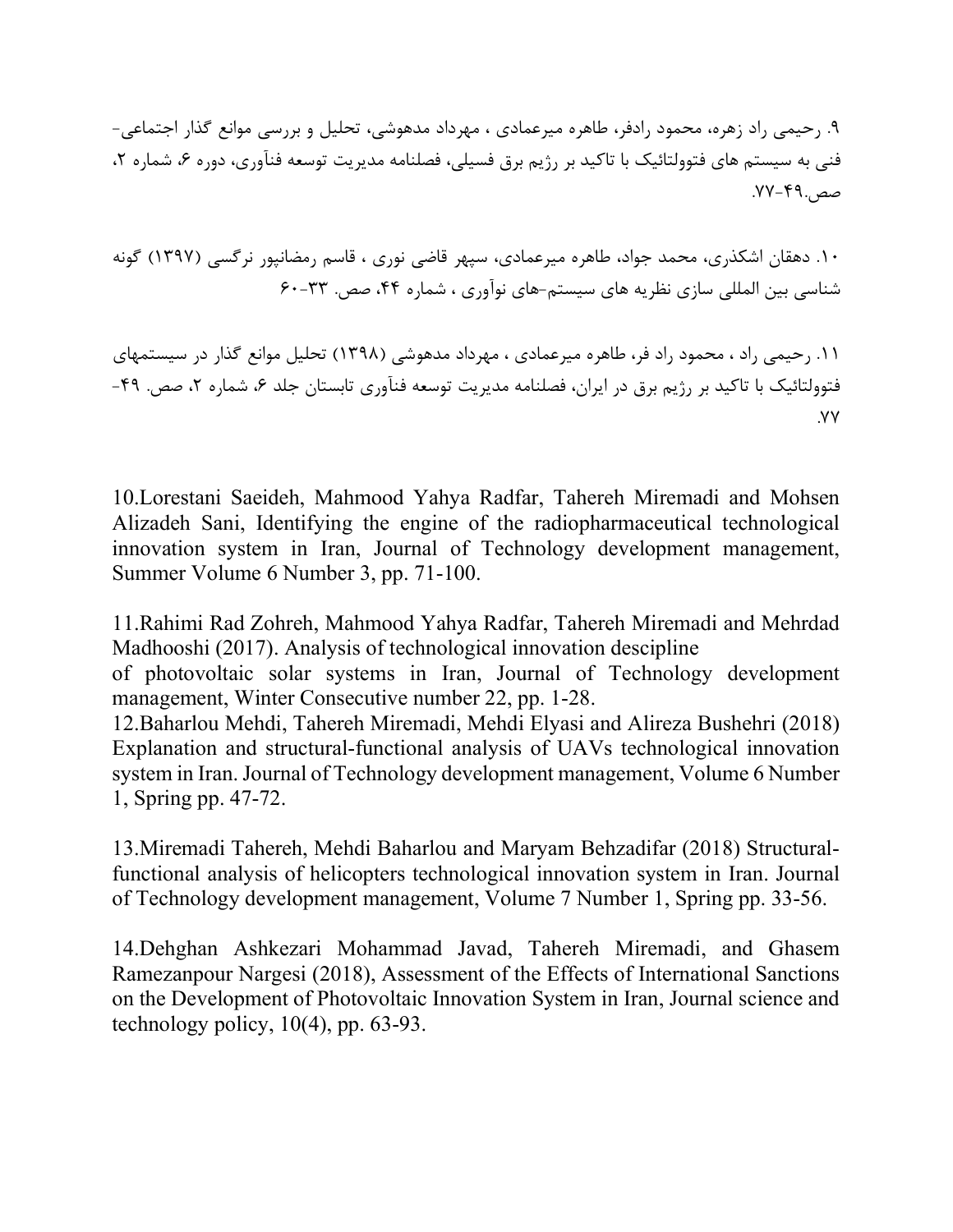16.Miremadi Tahereh (2018) The Challenge of International Sanctions against Iranian Radio-Pharmaceutical Industry , Journal of Pharmaceutical and Health Science, accepte.

17.Miremadi, Tahereh. (2017). Learning from Benchmarking. STI Policy Review, 8(2), 49-74.

18.Miremadi Tahereh (2017) A study of interdisciplinary dynamics in the evolutionary process of policy research of Science, Technology and Innovation, Journal of Interdisciplinary Studies in the Humanities, Volume 10 Number 1, Winter 96 pp. 1-24.

19.Miremadi Tahereh (2017) Critical Futurology of Water Governance, Journal of Public Policy, Volume 3 Number 4, Winter.

20.Miremadi Tahereh (2016) Assessing Iran's Policy towards the International Information Exchange Regulatory Authority (Icon), Essay 1, , Volume 2 Number 3, Autumn 2016, pp. 9-29.

21.Tahereh Miremadi (2016), The Role of Domestic factors in Science and Technology Diplomacy: The Case of Iran's Nuclear Program in IRFA, Vol. 7 No. 1, Autumn

22.Miremadi, T. and Zohreh Rahimi Rad (2016). Identifying system failures in the analysis of biofuel technological innovation system in Iran, Journal of Science & Technology Policy, Spring 2016, Number 29, pp. 27-42.

23.Tahereh Miremadi (2014), Understanding the Role of Learning Process in the Public Policy to Enhance the International Bargaining Capacity at International Level, The Case of Iranian Nuclear Technology Policy and Diplomacy, IRFA, Vol. 5, No. 1, Spring 2014.

24.Ghazinoury S. Riahi P. Adel A. Miremadi T. (2014) Measuring innovation performance of developing regions; learning and catch up in province of Iran, Technological and economic development of economy, Volume 20, Issue 3, pages 507-533,

a. Doi:10.3846/20294913.2014.881433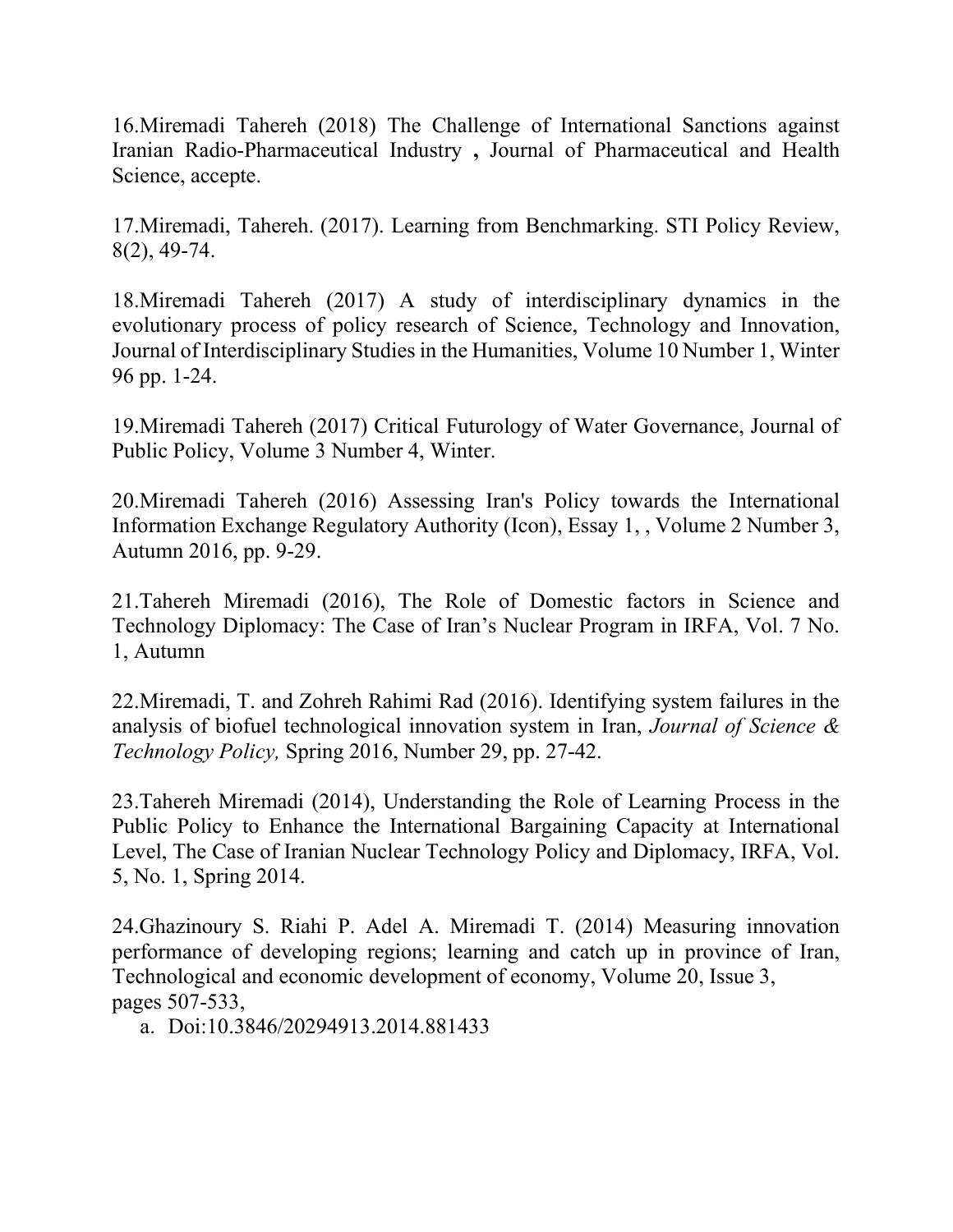25.Miremadi Tahereh,(2014) The Role of Discourse of Techno-Nationalism and Embedded Agency in the Process of Development of New Technology; a Case Study of Stem Cell Therapy in Iran, Iranian Studies, Volume 47, Issue 1

26.Miremadi Tahereh,(2013), Suspicion or Faith: Understanding the cultural Rots of Iranian Public Policy Towards Science and Technology , Volume 20, Issue 1, Winter 2013, pp.83-107.

27.Miremadi Tahereh, GH Salekdeh, N Aghdami , M Gharanfoli, M Vasei, A Kouhkan, Baharvand, (2012). Stem Cell Research and therapy in Islamic Republic of Iran, Pioneering in the Islamic world, Stem Cells and Development, 22(1), pp. 51- 57.

28.Miremadi Tahereh (2010), Stem Cell Research and Development , Windows of opportunity in the Midst of International Crisis, Review of Policy Review, Review of Policy Research, 27( 6) : 699–719, November 2010,

29.Miremadi Tahereh (2009), International Tele Communications Companies vis-àvis Iranian Internet Users, An assessment of network neutrality, Humanities, Tarbiat Modares. Vol. 17, Issue 1, Winter, Tehran, Iran.

30.Miremadi Tahereh (2006), One text and Multiple readers, in the light of Ricoeurian Hermeneutics,"(An article on epistemology and research philosophy), The Journal of Humanities of The Islamic Republic of Iran, Vol. 13, No.1, Winter 2006, pp. 123-140

31.Shariatnia Mohsen and Tahereh Miremadi (2015). Israeli's Military Relations with Russia, India and China, Journal of Foreign Relations, Summer, Number 26, pp. 67-100, in Persian

32.Miremadi Tahereh (2014) The role of analytical and reflective capacities in the simultaneous process of policy making and technology diplomacy: A review of recent changes in uranium enrichment policy in Iran, Journal of Science & Technology Policy, Winter 2016, 6th year, Number 2.

33.Miremadi Tahereh (2012) Assessing Iran's Policy towards the International Information Exchange Regulatory Authority (Icon), Essay 1, , Volume 2 Number 3, Autumn 2016, pp. 9-29.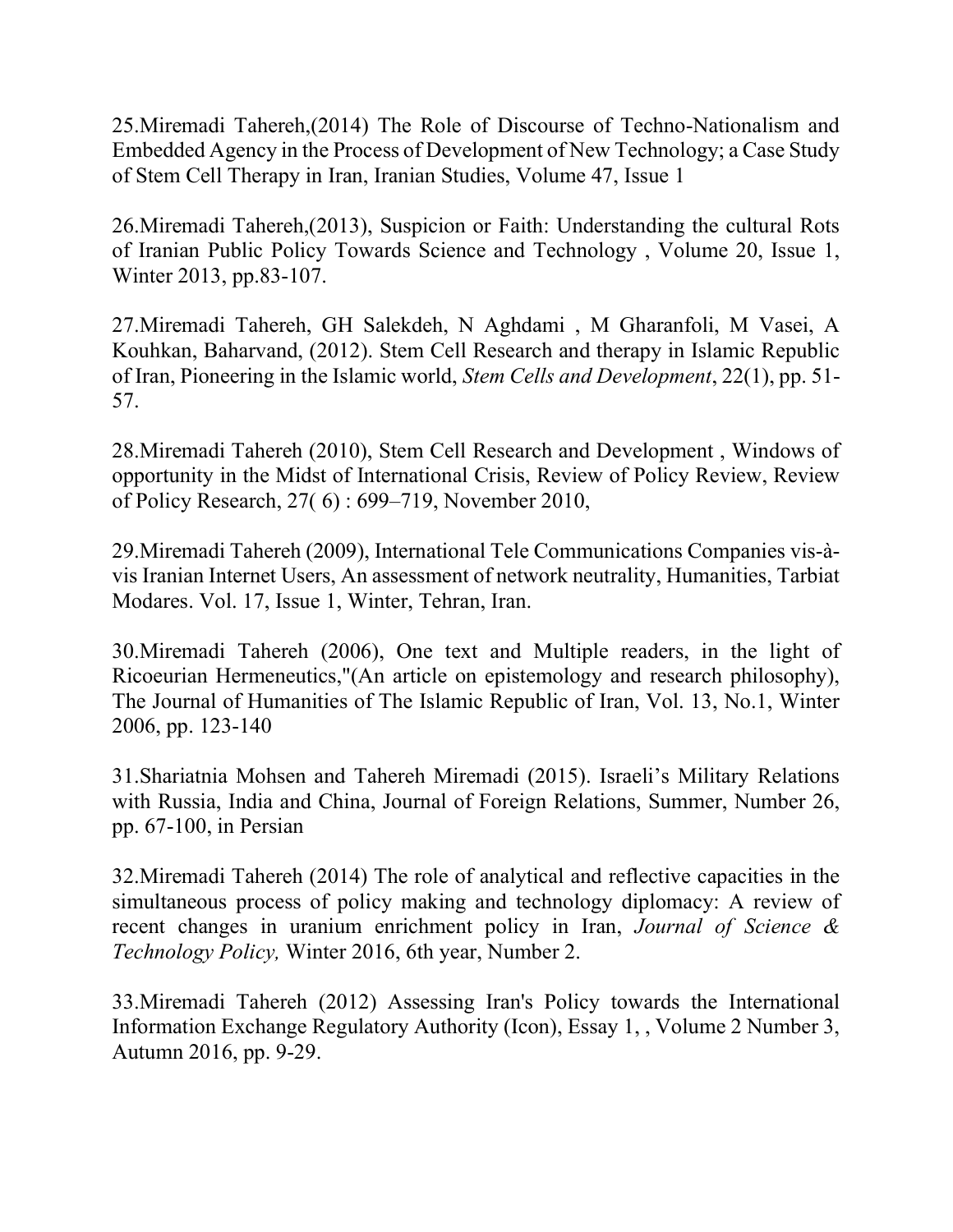34.Miremadi Tahereh (2012), Vicious Circle of Underdevelopment and Iranian National Innovation System, Journal of ST Policy, , Vol.1, Issue 7, pp: 17-30, in Persian

35.Miremadi Tahereh (2011), A framework for evaluating coping strategies from the perspective of the National Innovation System, Journal of Science & Technology Policy, Summer 2011, Consecutive number 4, 12, pp. 83-99.

36.Miremadi Tahereh (2009), Evaluation of Generalization Capacity of NIS Approach For Developing Countries in the light of Imre Lakatos, Journal of ST Policy, Vol.2, Issue1., pp: 65-70, in Persian

37.Miremadi Tahereh (2008), Explaining The Financial Crisis of 2008, as a Paradigmic Shift in the Global ICT Life Cycle. Journal of ST Policy, , Vol.1, Issue2., pp:87-100, in Persian

38.Miremadi Tahereh and Abbas Manoochehri (2002), Phenomenology and Understanding of History: a Debate about historical research Method of Qajar (Study of Haji Baba's Narrative and Katozian Model) Journal of History, Autumn 2002, Number 3 , 20 , pp: 207-226.

39.Miremadi Tahereh (2014), Learning Process in Public Policy: The Case of Iranian Nuclear Diplomacy, Iranian Re Iranian Review of Foreign Affairs, Vol. 5, No. 1, Spring 2014, pp. 29-55

40.Miremadi Tahereh (2014): A Critical Reflection on the Recent Development of S&T Diplomacy and Policy Making Process in Iran from the point of reflective and analytical capacity, Journal of ST Policy, in Persian

41.Miremadi Tahereh ,(2013) Science and Foreign Policy in Iran, the Mutually reinforcing Of Science and Soft Diplomacy in Iran, accepted to be published as a part of Proceedings of the NAM S&T Center 's Workshop of S&T Diplomacy for Developing Countries, (13-16 May 2012), Tehran, Iran,

42.Narimani Maysam, Ghazinoory Sepehr, Miremadi Tahereh, (2012), Extraction of S&T Policy Implication from Two Alternative School of Economics, Vol: 5 Issue 2, pp. 1-17, in persian

43.Miremadi Tahereh (2011), An Assessment Model for International Sanction Counter Measures. Journal of ST Policy, Vol.4, Issue12, pp: 83-99, in Persian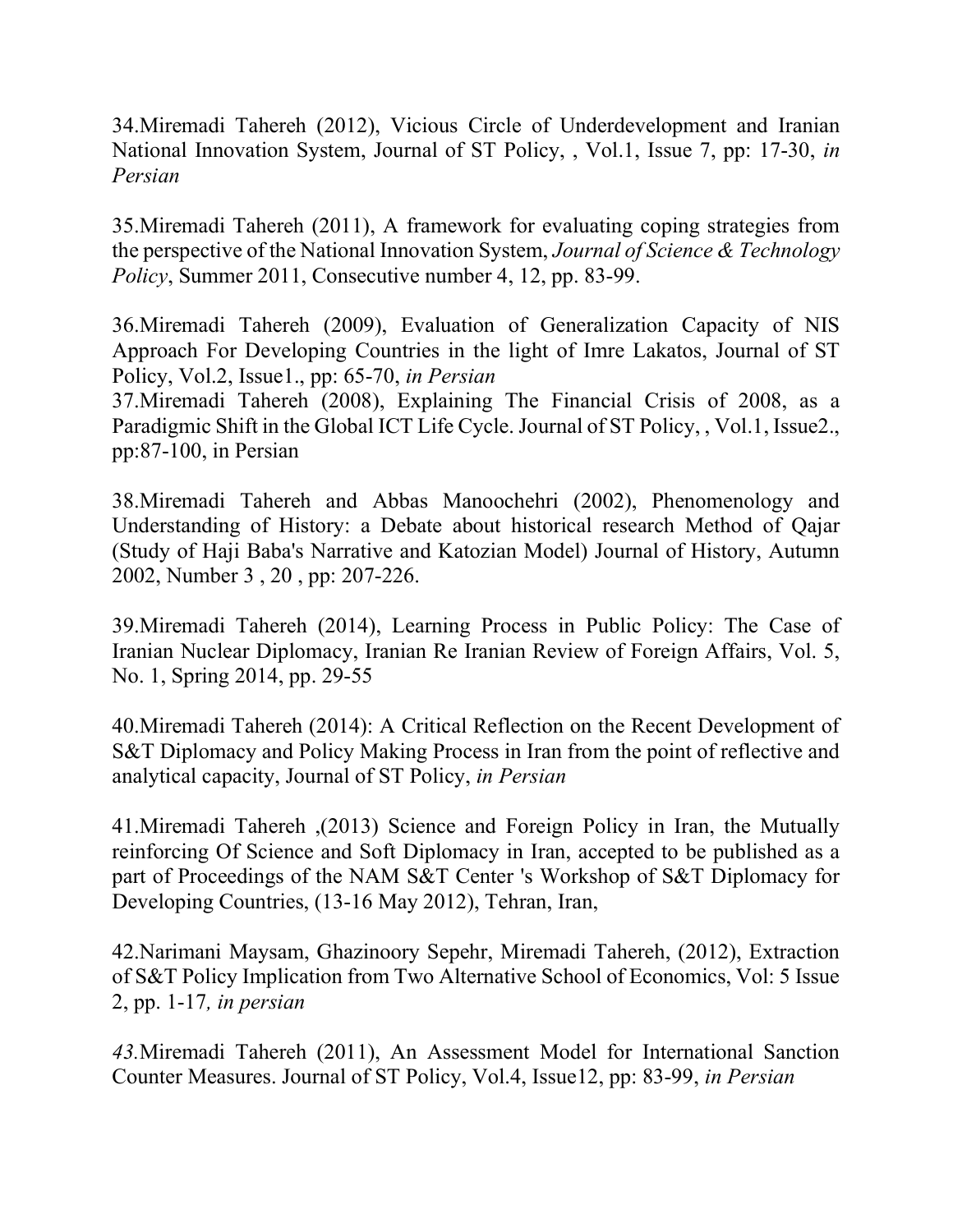44.Miremadi Tahere, (2009), International Confidence Building; A Requirement for National Capacity Building, Social Science Research Network, http://papers.ssrn.com/sol3/papers.cfm?abstract\_id=1477829

45.Miremadi Tahereh (2007), The Phenomenological Time and Objective History, a Debate about historical research on the text of The Adventures of Haji Baba, Journal of History, University of Tehran, Vol.3, Issue 20, pp207-220

#### Books or Chapters:

.١ ميرعمادي طاهره ( ١٣٩٨ ) ارزيابي سياستگذاري نوآوري با ملاحظات محيط زيستي، تهران، سازمان پژوهشهاي علمي و صنعتي ايران .٢ ميرعمادي طاهره ( ١٣٩٧ ) مقدمه اي بر ديپلماسي علم و فنآوري ، مركز مطالعات سيا سي و روابط بين المللي ، وزارت امور خارجه ، .٣ ميرعمادي طاهره ( ١٣٩٤ ) ده مقاله اساسي نگرش نظام ملي نوآوري، موسسه توسعه دانش و پژوهش .٤ ميرعمادي طاهره ( ١٣٨٧ )، مباني حقوق شهروندي و ملي در فضاي تبادل اطلاعات، تهران، موسسه توسعه علوم انساني

5. Miremadi Tahereh (2013) Biotechnology in Iran, A study of the structure and functions of the technology innovation , a chapter of the book entitled "science and technology , opportunities and challenges" ed. Soofi and Ghazinoory , London, Palgrave and Mc Millan,

.٦ ميرعمادي طاهره (١٣٩٣) فصلي از كتاب مطالعات اجتماعي فنآوري، نقش روشنگري علوم اجتماعي در فرآيند سياستگذاري علم، فناوري و نوآوري ، تهران موسسه مطالعات علوم اجتماعي

#### Other papers

1. Miremadi tahereh (2018) Comparing Iran and Korea Foresight exercise, https://papers.ssrn.com/sol3/papers.cfm?abstract\_id=3116749,

2. Miremadi Tahereh (2017), A model for Integrating S&T Policy with S&T Diplomacy ; a chapter of the book "S&T diplomacy and sustainable development in the developing countries" edited by Tahereh Miremadi et al., New Delhi, NAM S&T **Center** 

3. Miremadi Tahereh (2016): A hybrid Model for Science and Technology Diplomacy: How to Align the Rationales of Foreign Policy and Science, https://papers.ssrn.com/sol3/papers.cfm?abstract\_id=2737347,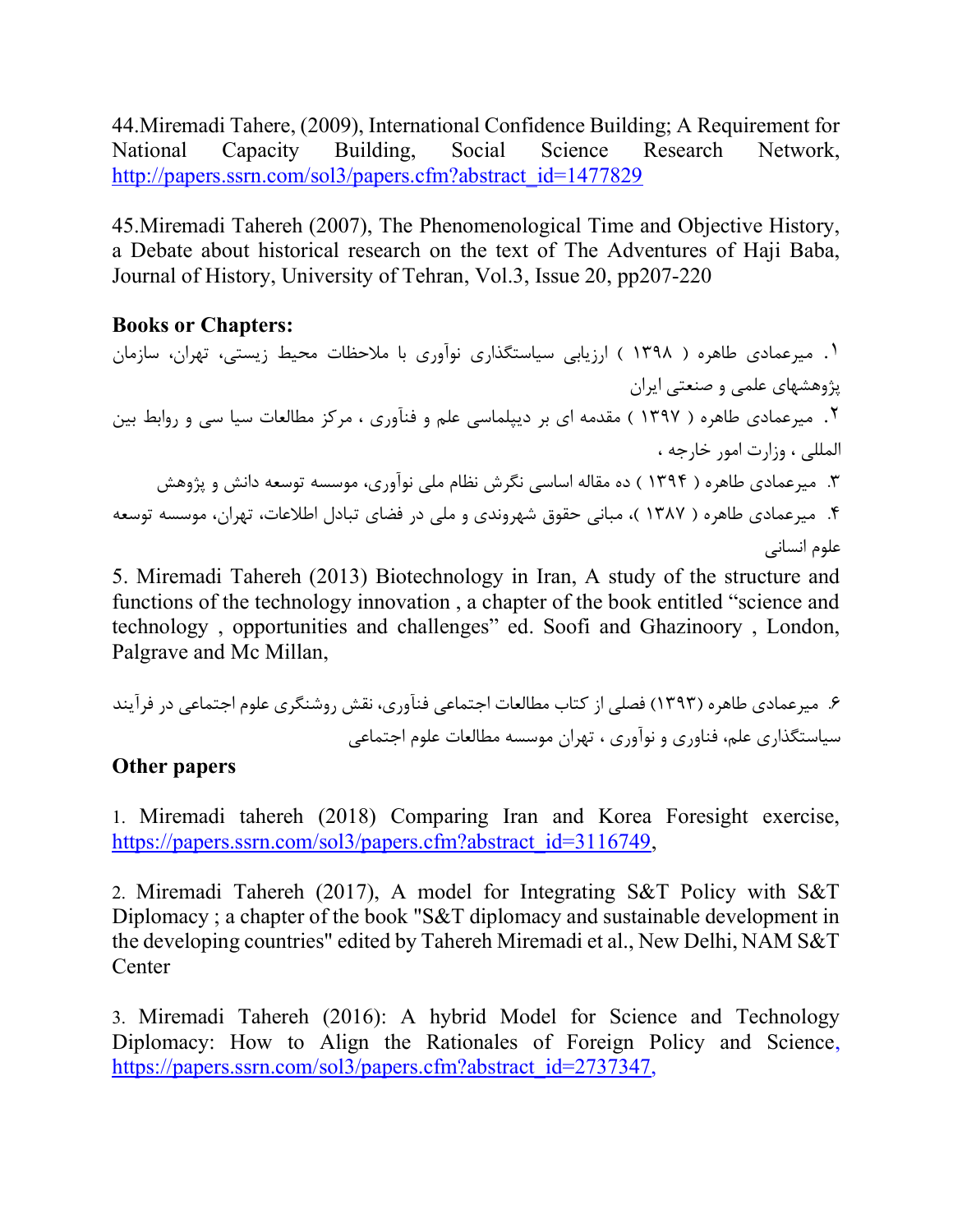4. Miremadi Tahereh (2012): Science and foreign policy in Iran, the mutually reinforcing of science and soft diplomacy in Iran, accepted to be published as a part of proceedings of the NAM S&T center's workshop of S&T diplomacy for developing countries (13-16 May 2012), Tehran, Iran,

5. Miremadi Tahereh (2014), Integrating S&T policy and Diplomacy: Developing a Hybrid Model, International Workshop on Perspectives on Science & Technology Diplomacy For Sustainable Development in NAM and other Developing Countries, 29-04-2014,

6. Miremadi Tahereh (2014), Network Diplomacy for Peace Building, IOR ARC-Summit for New Technologies, R&D and Commercialization, 11-05-2014, 7. Miremadi Tahereh (2014), The role of enlightenment of the social sciences in the

policy-making process of science, technology and innovation, Conference of Technology Social Studies in society,

8. Miremadi Tahereh (2011), Technology diplomacy in the context of sanctions in the conference of the role of management and Development of science and technology In the industrial independence of the country, June 2011

9. Miremadi Tahereh, Interaction of the country's macro-policies with the rules of the World Trade Organization in the field of research and development At the National Conference of Research and Development Centers, Ministry of Industries and Mines

10.Miremadi Tahereh, (2004), The Globalization of Research & Development, 1st Conference on Planning on Research & Development, Organized by the Organization of the Policy and planning, Tehran, Iran, August 2017

11.Miremadi Tahereh (2005), Outsourcing and offshoring: Global links between Research and Production, 8th proceedings of the Seminar on the Cooperation between Industry and University, IROST, Tehran, October,, pp. 80-89

12.Miremadi Tahereh, (2008), National identity, proposed global ethics for the legal agreement on cybercrime in Islamic countries, Telecommunication Research Center 1387

13.Miremadi Tahereh, Edward Saeed, Critique of Essentialism or Critical Essentialism International Conference in Honor of Professor Edward Saeed, Some of the scientific and promotional articles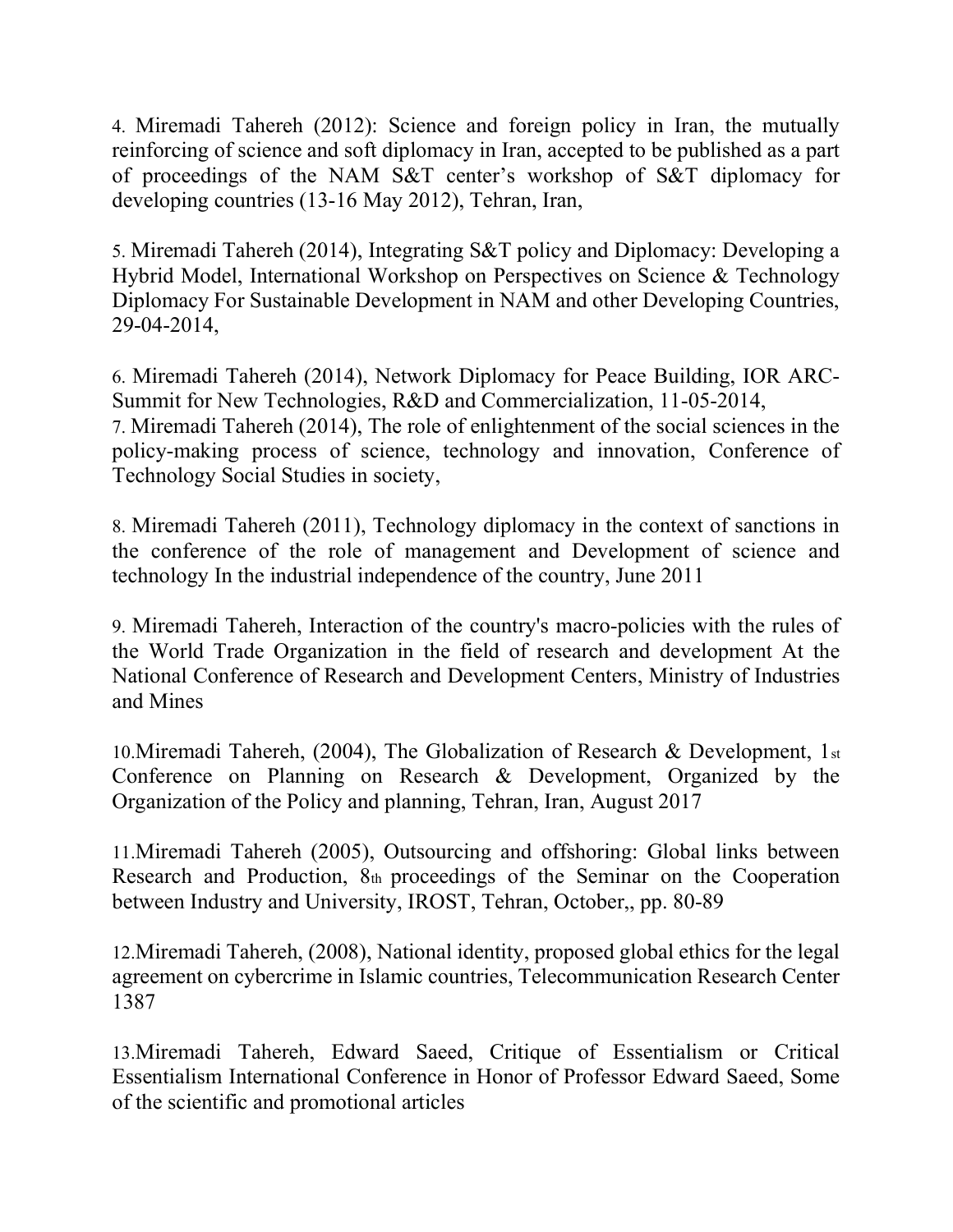14.Miremadi Tahereh, (2008), Epistemological analysis from the perspective of the National Innovation System as a research program, Technology development management, First year Number 1 Winter 2008.

15.Miremadi Tahereh (2005), Iran's Economic Development and President Khatami's Foreign Policy, the Review of Foreign Policy, IPIS, June 2005. pp.91- 127, (in Persian),

16.Miremadi Tahereh (1998), How to use foreign investment to transfer technology The Theory of Diamond Potter and Iran 1998, Innovators Magazine No. 100 17.Miremadi Tahereh (1996), Legal regulations of intellectual property related to trade, Journal of Political and Economic Information, 1996, Number 107

## Public Seminars and Lectures:

1. Miremadi Tahereh (2008), The global financial crisis and the effects of technological changes, February 2008

2. Miremadi Tahereh (2007), Centers of authority in the global information system University of Tehran, May 2007

3. Miremadi Tahereh (2006), Iran's Communication Rights and Global Internet Governance, Iranian Research Organization for Science and Technology (IROST), June 2006

4. Miremadi Tahereh (2006), Science and Technology Diplomacy, Meeting of ambassadors and heads of delegations of Iran abroad, Iranian Research Organization for Science and Technology (IROST), Research Complex Asre Enghelab

5. Miremadi Tahereh (2011), Technology Diplomacy and Political learning, Office of Presidential Technology and Innovation Cooperation, May 10, 2011

6. Miremadi Tahereh (2011), Technology diplomacy in the face of sanctions, Detailed National Conference of The Role of Management and Development of Science and Technology in the Industrial Independence of the Country, Amirkabir University of Technology, 5 June 2011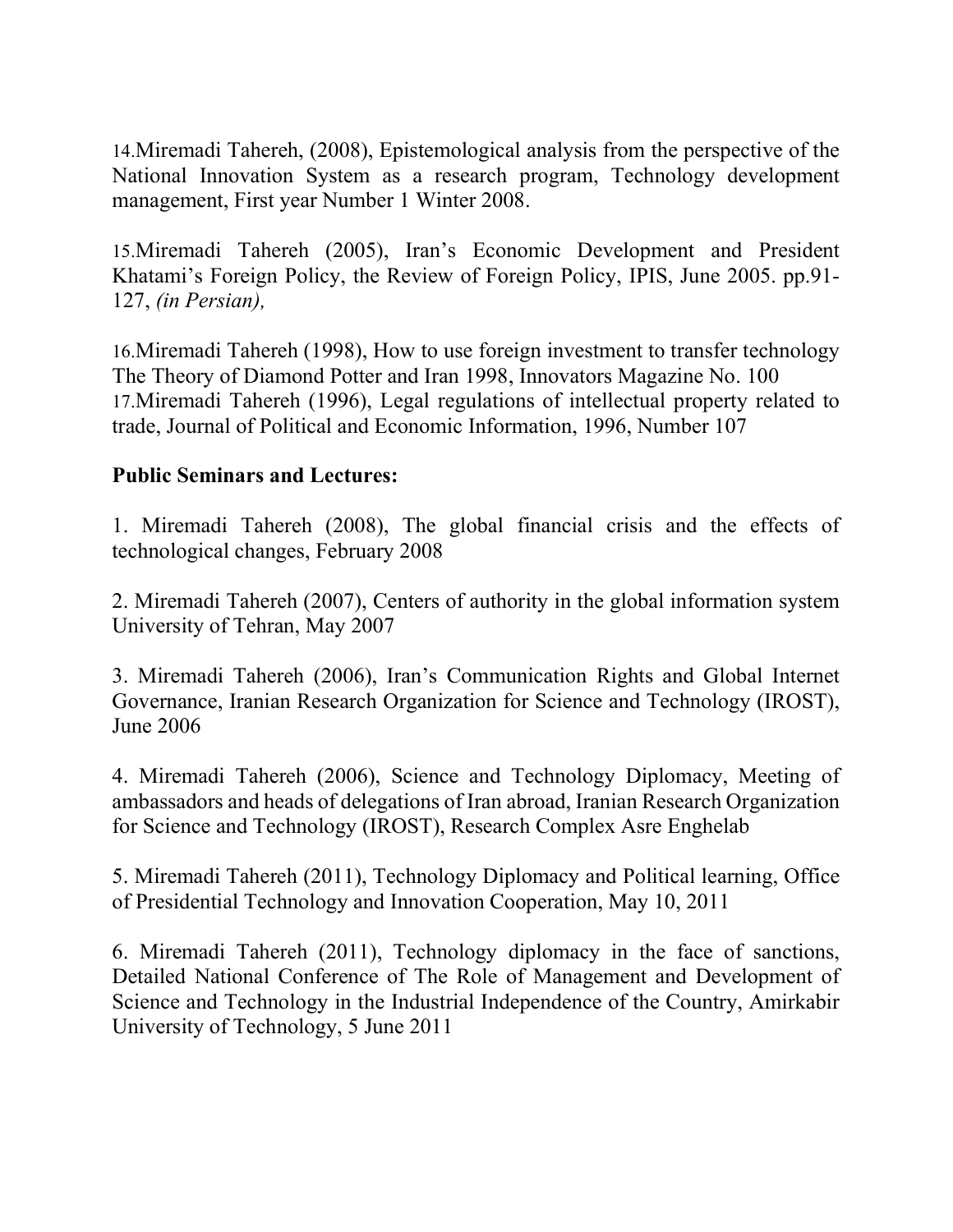7. Miremadi Tahereh (2007), Traditional Knowledge and Genetic Resource in Iran: A Policy Review, Asia-Pacific Regional Work Shop on Grassroots, Innovations for Senior Policy-Makers, 4-5 June 2007, Nanjing, China

> عضويت در هيات تحريريه فصلنامه هاي پژوهشي .١ فصلنامه سياست علم و فنآوري .٢ فصلنامه مديريت توسعه فنآوري

> > اجراي طرح هاي تحقيقاتي در ١٠ سال گذشته

| كارفرما                                      | تاريخ | عنوان                                                                                       | رديف |
|----------------------------------------------|-------|---------------------------------------------------------------------------------------------|------|
| سازمان پژوهشهای علمی و صنعتی ایران           | 2020  | استخرج الويتهاى تحقيق و توسعه در<br>سازمان پژوهشهای علمی و صنعتی ایران بر محور آب           | ١    |
| معاونت علمی و فنآوری ریاست جمهوری            | 2018  | تدوین نقشه راه گذار از سیاستهای<br>فنآوری به سیاستهای نوآوری                                | ٢    |
| معاونت علمی و فنآوری ریاست جمهوری            | 2017  | آینده پژوهشی سیاستهای علم و فنآوری<br>در بیست سال آینده (مطالعه موردی<br>سوخت اتوموبيل)     | ٣    |
| معاونت علمی و فنآوری ریاست جمهوری            | 2016  | ارزیابی سیاستهای علم و فنآوری در<br>بسيت سال گذشته (مطالعه موردي<br>سوخت زيستى)             | ۴    |
| معاونت علمی و فنآوری ریاست جمهوری            | 2015  | ابعاد نظري و عملي و ديپلماسي علم و<br>فناوري در تعاملات بين المللي (مورد<br>مطالعاتي ايران) | ۵    |
| معاونت علمی و فنآوری ریاست جمهوری            | 2016  | دیپلماسی علم و فنآوری در اسرائیل                                                            | ۶    |
| مرکز همکاریهای ریاست جمهوری                  | 2013  | تعريف جامع امنيت (تحليل تحريمهاي<br>بين المللي عليه ايران)                                  | ٧    |
| وزارت امور خارجه                             | 2011  | دیپلماسی علم و فنآوری (سیاستها و<br>راهبردها)                                               | ٨    |
| معاون فناوري وزارت علوم، تحقيقات و<br>فناوري | 2007  | تحليل قوانين و مقررات ناظر بر<br>همکارهای بین المللی در حوزه توسعه<br>فنآوري                | ٩    |
| وزارت ارتباطات و فناوري اطلاعات              | 2006  | تحلیل مبانی مقررات حقوق شهروندی و<br>ملی در فضای تبادل اطلاعات                              | ١.   |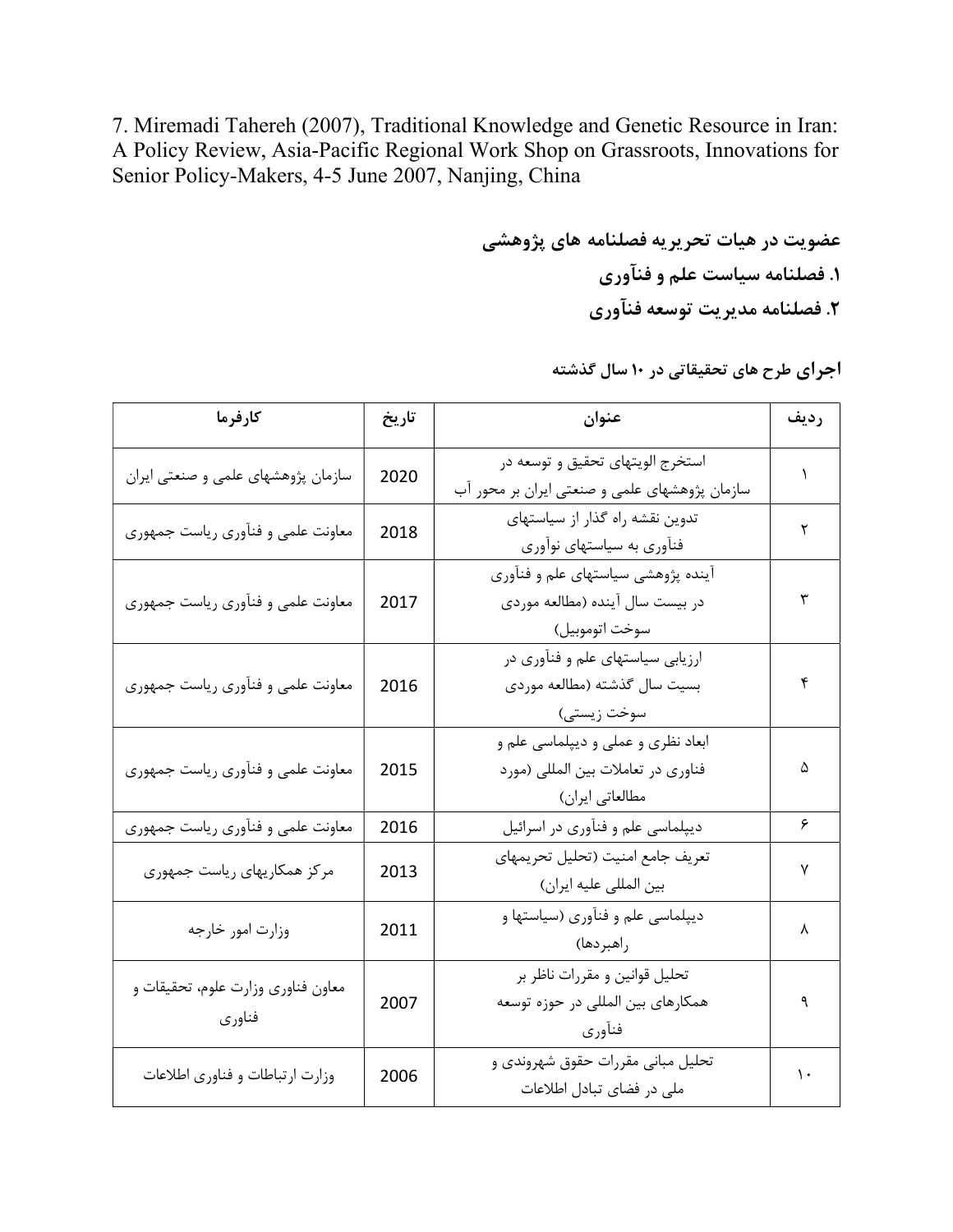## Other research projects

1. Technology Transfer Bibliography, (1986) Iranian Research Organization for Science and Technology (IROST)

2. Designing systems of technology transmission, (1987)

3. Technology selection Evaluation in large projects, (1988)

4. Designing the structure of Iranian Research Organization for Science and Technology (IROST), (1389)

5. Comparative study of multinational companies and technology transfer in Iran 1990, In collaboration with the Presidential Strategic Research Center

6. Investigating the effects of imported technology transfer on industrial development, 2002

7. Development of rules and regulations of citizenship rights related to the Internet at the international level, in collaboration with the Telecommunication Research Center, 2006

8. Study the laws related to the development of international cooperation in technology with the cooperation of the Deputy Ministry of Science, Research and Technology, 2006 – 2008

9. Technology Diplomacy Objectives and Policies in collaboration with the Vice President in Technology, 2010

10.Comprehensive definition of security in the light of the level of technology growth in the country with cooperation Presidential Deputy of Science and Technology, 2013

11.Adaptability of the National Innovation System Theory to Iran's native Conditions, 2013

12.Innovation in the sanctions period with cooperation Presidential Deputy of Science and Technology

13.Iran's Diplomacy in International Organizations, 2015, Ordered from the Researchers Support Fund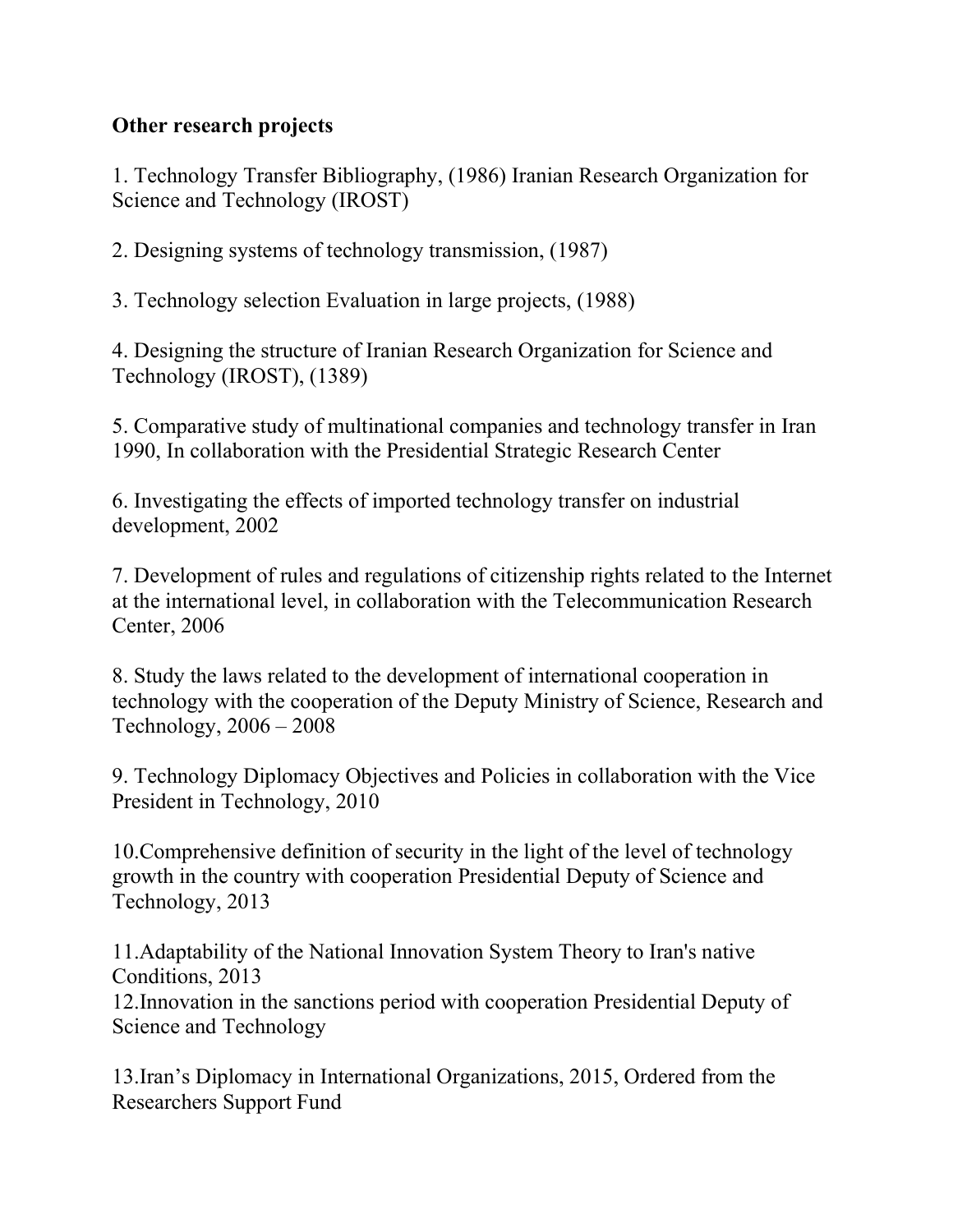14.Futurology of science and technology policy, case study on Biofuel Technology, 2016, Vice President for Strategic Planning

## Skills in Foreign Languages

English; Professional in writing and reading comprehension and interpreting specialized texts (Political, Sociology and Philosophical) French: At Intermediate level in reading comprehension and interpreting specialized texts (Political &Sociology) Research fields of interest

1. Theories of organizational behavior and its adaptation to research and development management

2. Technology Diplomacy and Its relationship with the areas of public policy and foreign policy

3. International political economy and the relationship between security regimes and economic growth in third world countries, especially Iran, Development of dual-use technologies

4. Technology Development Law (IT, BT & Nano)

5. International Communication Law and International Communication Leadership

6. Cultural Sociology and International cultural communications, especially in the fields of medical technology and stem cells

#### **Sabbaticals**

1. Researcher exchange program in STEPI Korea

2. Discontinuous member of the Department of Developing Countries, McGill University, Canada 1991 and Assistant of Professor Michael Chaussadovsky

3. Participation in the workshop of Technology management in Ottawa for 6 months

## Scholarship: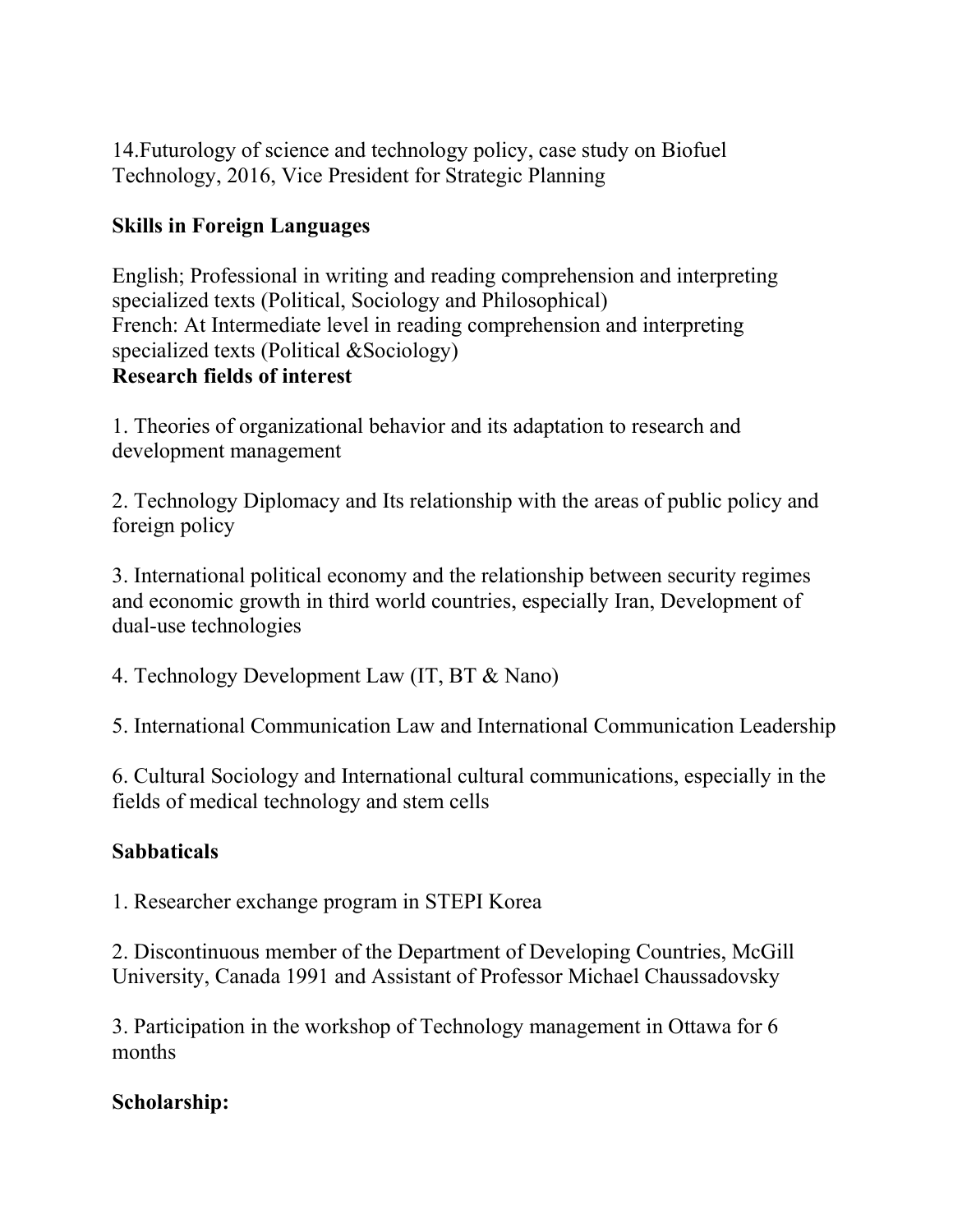The IROST Scholarship for Humanities to obtain a PhD in Political Science (Tarbiat Modarress University) 1998-2002

## Visitorship

- -Visiting Scholar, Columbia University, MELAC, Fall 2005
- Visiting Scholar, Graduate Faculty, New School of Social Research- 2000-2004
- Visiting Scholar, International Studies, Fordham University 1999-2000

## Some of Conference Papers:

-Articles and papers in Persian, on the subject of Iranian Politics and policy making in the field of technology development and their repercussions in the International security abroad and in the process of Economic development based on research projects commissioned by various national and public organizations in Iran: including

-A model for S&T Diplomacy at the national Level (downloadable at http://papers.ssrn.com/sol3/papers.cfm?abstract\_id=2737347

# Commissioned Projects:

## Speech in Seminars and Workshop

1. A critique on the National Innovation System Conceptual framework, in for IROST 19 December 2007

2. National Innovation system in the time of embargoes and economic sanctions, planned for, Tehran University 23 December 2007

3. Interaction between Iran's policies and WTO's Regulations in the Field of Research & Development, in: International Seminar on Globalization and Research &Development, Ministry of industry, Tehran, Iran, April 2007

4. Seminar on Authoritative centers in the Internet Governance, School of Law, University of Tehran April-May 2006

5. Iran's telecommunication Rights and the Internet Global Governance, IROST, Tehran – Iran June 2006

6. Seminar on Diplomacy of Science and Technology, The Conference of Iranian Ambassadors to Foreign Countries, IROST, August 2006